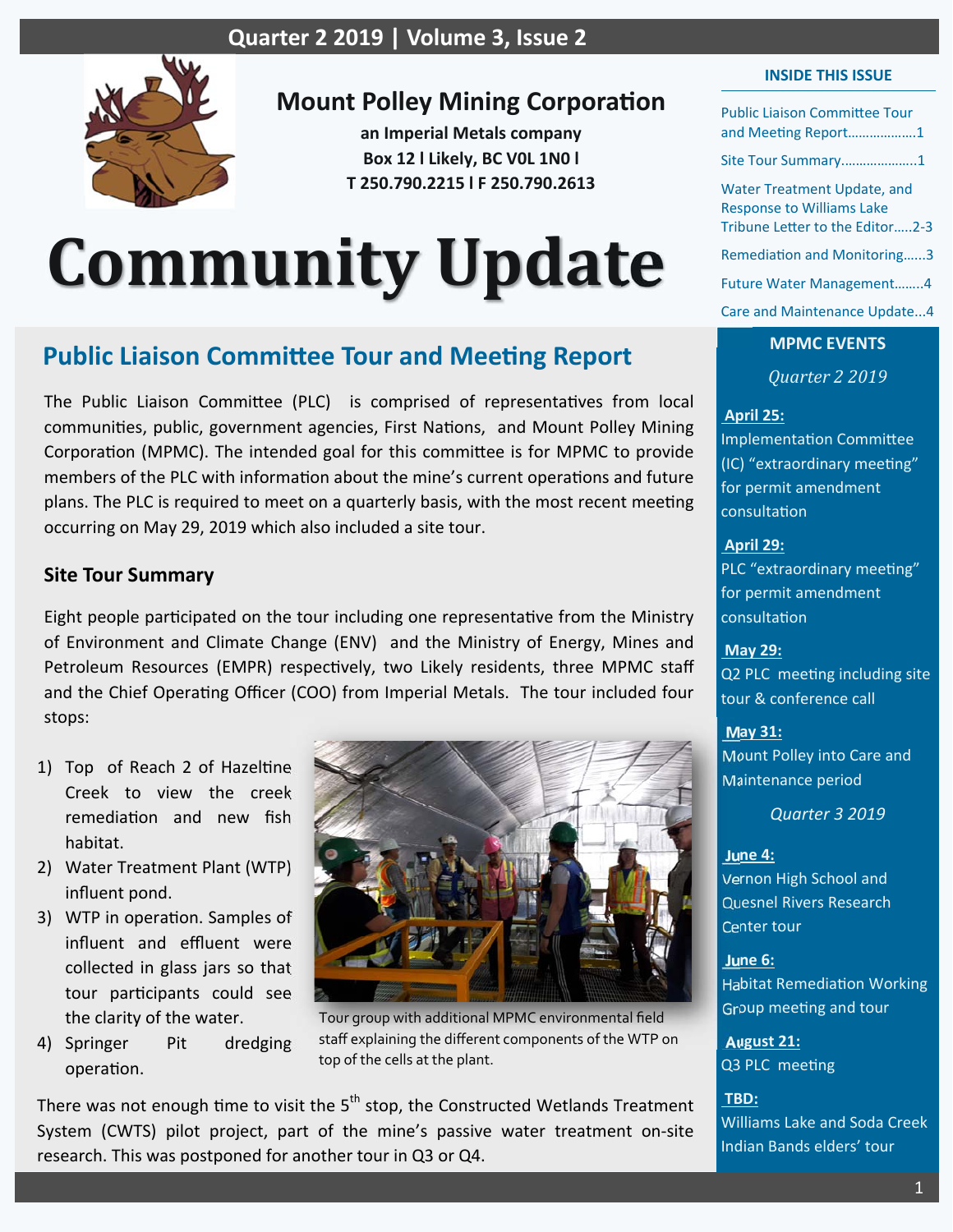#### **Water Treatment Update and Response to Williams Lake Tribune Letter to Editor**

The COO provided a review of a Letter to the Editor sent to the Williams Lake Tribune by Doug Watt and corrected some inaccuracies associated with the letter.



Edney Creek Delta, August 2017

- 1) The photo used to illustrate the letter was of Hazeltine Creek delta immediately after the breach in August 2014. Don provided a more recent photo showing the cleaned up and replanted delta.
- 2) The letter refers to the mine discharging "untreated" effluent. This is incorrect. The mine has been operating the WTP for about 3.5 years. The WTP is a Veolia ACTIFLO ™ system, which actively treats the water with

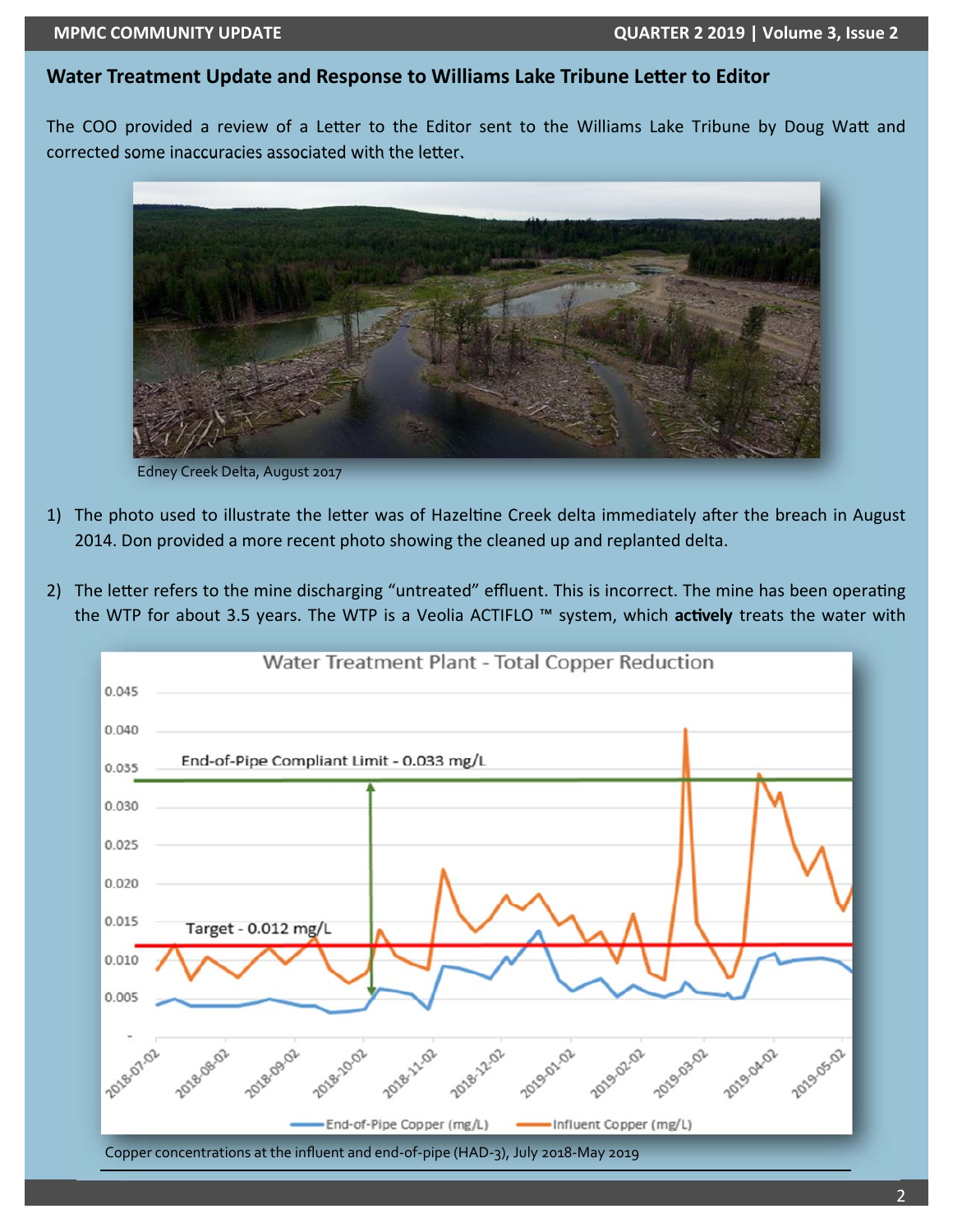#### **MPMC COMMUNITY UPDATE QUARTER 2 2019 | Volume 3, Issue 2**

coagulant, flocculant, and microsand. The operating permit requires assessment and optimization of the treatment plant. A new system for enhanced copper treatment was tested during freshet in 2019, however, copper levels were so low that the additional treatment was not required. The system was installed in case the treatment is ever required. The mine's discharge permit limit is 0.033 mg/L, however, ENV requested that the mine attempt to meet a more ambitious target of 0.012 mg/L. The graph above shows that since July 2018, the treated discharge has only once been above this target, and this was still well below the mine's permit level of 0.033 mg/L.

3) The letter suggested that the mine had said in the 1990s that they would never need to discharge water. The original Socioeconomic Impact Assessment for the mine from January 1991 (on EMPR's website) noted that "When surface runoff is greater than can be diverted to the tailings area, it will be discharged via sediment ponds from the site."

## **Remediation and Monitoring**

There are no changes planned to the mine's environmental monitoring program while the mine is on care and maintenance.



Spawning fish in remediated area of upper Hazeltine Creek (Reach 1), May 2019

#### Environmental monitoring update

- Bootjack, Polley, and Quesnel Lake sampling
	- $\Diamond$  5 week intensive sampling at the initial dilution zone was completed in Quesnel Lake during spring turnover
- Weekly sampling at the end‐of‐pipe (HAD‐3); no exceedances since May 2018.
- Other required monitoring completed: Hazeltine Creek, site water, and groundwater
- Biological monitoring completed by Minnow Environmental:
	- $\lozenge$  Spawning surveys and fish tissue Hazeltine Creek & Bootjack Lake
	- $\lozenge$  Fish tissue, community, and population Quesnel Lake